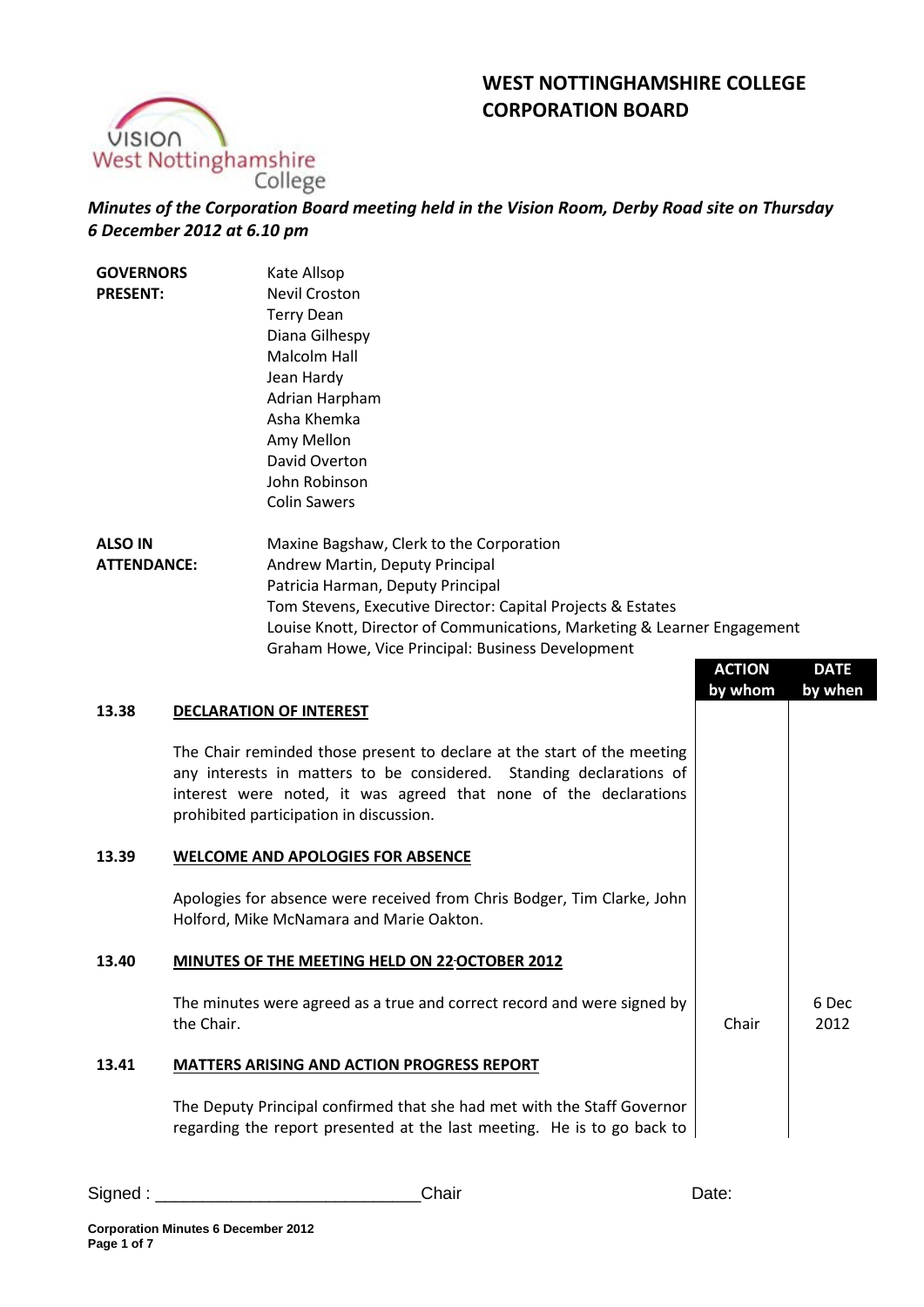|       | the individuals who provided him with comments and get some specific<br>examples so that the Management Team can investigate issues raised.<br>The Staff Governor confirmed that he was happy with the manner in<br>which his concerns were being progressed.                                                                                                                                                                                                                                                                                                                                                                                                                                                                                                                                                                                                                                                                                                                                                                                                                                                                   |           |          |
|-------|---------------------------------------------------------------------------------------------------------------------------------------------------------------------------------------------------------------------------------------------------------------------------------------------------------------------------------------------------------------------------------------------------------------------------------------------------------------------------------------------------------------------------------------------------------------------------------------------------------------------------------------------------------------------------------------------------------------------------------------------------------------------------------------------------------------------------------------------------------------------------------------------------------------------------------------------------------------------------------------------------------------------------------------------------------------------------------------------------------------------------------|-----------|----------|
|       | The Principal confirmed that the unions have opted to go with the AoC<br>recommendations regarding pay awards, and this is what the College will<br>be implementing.                                                                                                                                                                                                                                                                                                                                                                                                                                                                                                                                                                                                                                                                                                                                                                                                                                                                                                                                                            |           |          |
|       | Members reviewed the action progress table at page 13 and were happy<br>that matters identified were being progressed.                                                                                                                                                                                                                                                                                                                                                                                                                                                                                                                                                                                                                                                                                                                                                                                                                                                                                                                                                                                                          |           |          |
|       | to note the update provided.<br>AGREED:                                                                                                                                                                                                                                                                                                                                                                                                                                                                                                                                                                                                                                                                                                                                                                                                                                                                                                                                                                                                                                                                                         |           |          |
| 13.42 | <b>PRINCIPALS REPORT</b>                                                                                                                                                                                                                                                                                                                                                                                                                                                                                                                                                                                                                                                                                                                                                                                                                                                                                                                                                                                                                                                                                                        |           |          |
|       | The Principal introduced this item and confirmed that as the Board had<br>only met a couple of weeks ago her report was relatively short on this<br>occasion. The following was specifically noted:                                                                                                                                                                                                                                                                                                                                                                                                                                                                                                                                                                                                                                                                                                                                                                                                                                                                                                                             |           |          |
|       | 1) Ofsted annual report on Learning & Skills - this has been a challenging<br>week for the sector as the report published was not very positive. The<br>findings have been challenged in a professional way by the sector.<br>However, it is good that there is recognition within the report that two<br>thirds of colleges are good or better. A clear message from the report<br>is that teaching and learning needs to be improved. It has not been<br>helpful that in the same week Keith Baker, the promoter of UTC's has<br>been critical of colleges. It is his belief that there is a very limited role<br>for colleges in UTC's development. The Principal indicated that despite<br>the negative press it is a matter of simply getting on with the business<br>and doing what needs to be done. Members discussed whether a<br>formal response ought to be provided to Sir Michael Wilshaw from the<br>Principal. It was agreed that this was the appropriate thing to do.                                                                                                                                          | Principal | Dec 2012 |
|       | 2) The Richard Review of apprenticeships has ten recommendations<br>contained within the report. The report focuses on the definition of<br>apprenticeship, its model of delivery, ownership and funding. Richard<br>recommends that apprenticeships should be targeted at those in a<br>new job role that requires substantial training and up-skilling.<br>Governors were reminded that the development of Vision Apprentices<br>has achieved exactly this requirement and gives the College a<br>competitive advantage over other providers. However, much of the<br>provision delivered by College partners is current workforce<br>development and is not, therefore, a new job role. Richard also<br>recommends that the ownership of standards and competencies<br>should be placed in the hands of employers or employer consortia.<br>These new and broad ranging occupational standards should replace<br>our own current system of frameworks. The proposal is that the<br>funding of apprenticeships should be routed via the employer, with<br>Richard suggesting that this be achieved through the tax system. If |           |          |

**Page 2 of 7**

**Corporation Minutes 6 December 2012**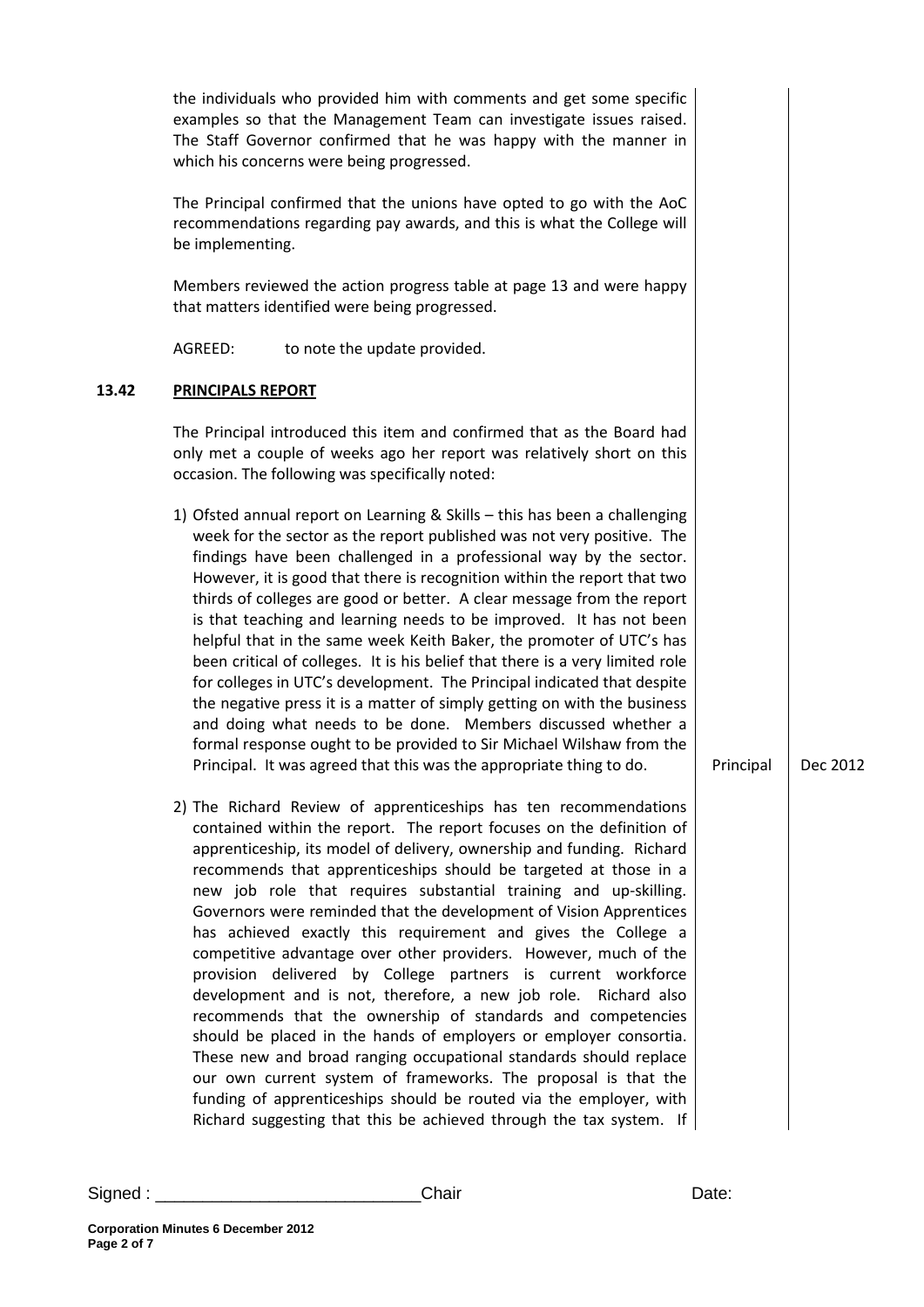adopted, the College would require a further expansion in its direct relationship with employers, and would need to be positioned to be able to support employers and engage, to what is likely to be a much greater extent, to what employers necessarily have the time or inclination to do at the present time or to present regulations. Perhaps the most significant implication is in the definition of an apprenticeship being linked to a 'new' job. Much of the College`s current delivery does not fall into this category. It might be argued that with an increased responsibility on employers, which some may see as a burden, many small or medium sized organisations do not see the extent of their commitment to be worthwhile in order to achieve the desired outcome.

As a result of the review, there will be a need for the College to refocus its apprenticeship activity and forge stronger links with employers. All felt that Vision Apprentices is the right mechanism to tackle some of the challenges identified. Members were advised that a further report would be presented in January, once additional developments are known.

3) In the autumn statement issued yesterday, a key message was local accountability. This will lead to greater publication of data locally. Localism is a key message that is permeating all areas of Government.

AGREED: to note the update provided.

## **13.43 2011/12 FINANCIAL STATEMENTS AUDIT MANAGEMENT LETTER**

The Director of Finance introduced this item and presented KPMG's letter to the Board, he drew members` attention to the explanation of the work they have undertaken and reminded Governors that this is an annual requirement. Members reviewed the document and noted the following:

- Page 27 this provides a summary of audit progress and status. It was confirmed that the vast majority of work has now been completed and the post balance sheet events review is imminent.
- Pages 29 & 30 are the income and expenditure reports and detail the financial performance. All agreed that the College had performed well compared to the rest of the sector. Members noted the significant increase in net pensions liability.
- Page  $30 -$  this is the balance sheet, all agreed that the pension liability is a public sector issue generally and politically a national issue.
- Page  $34$  this details the adjustments.
- Page 35 all have now been completed and the Auditors are happy with the information provided.
- Page 41 onwards provides sector developments and explains sector challenges.

**Page 3 of 7**

**Corporation Minutes 6 December 2012**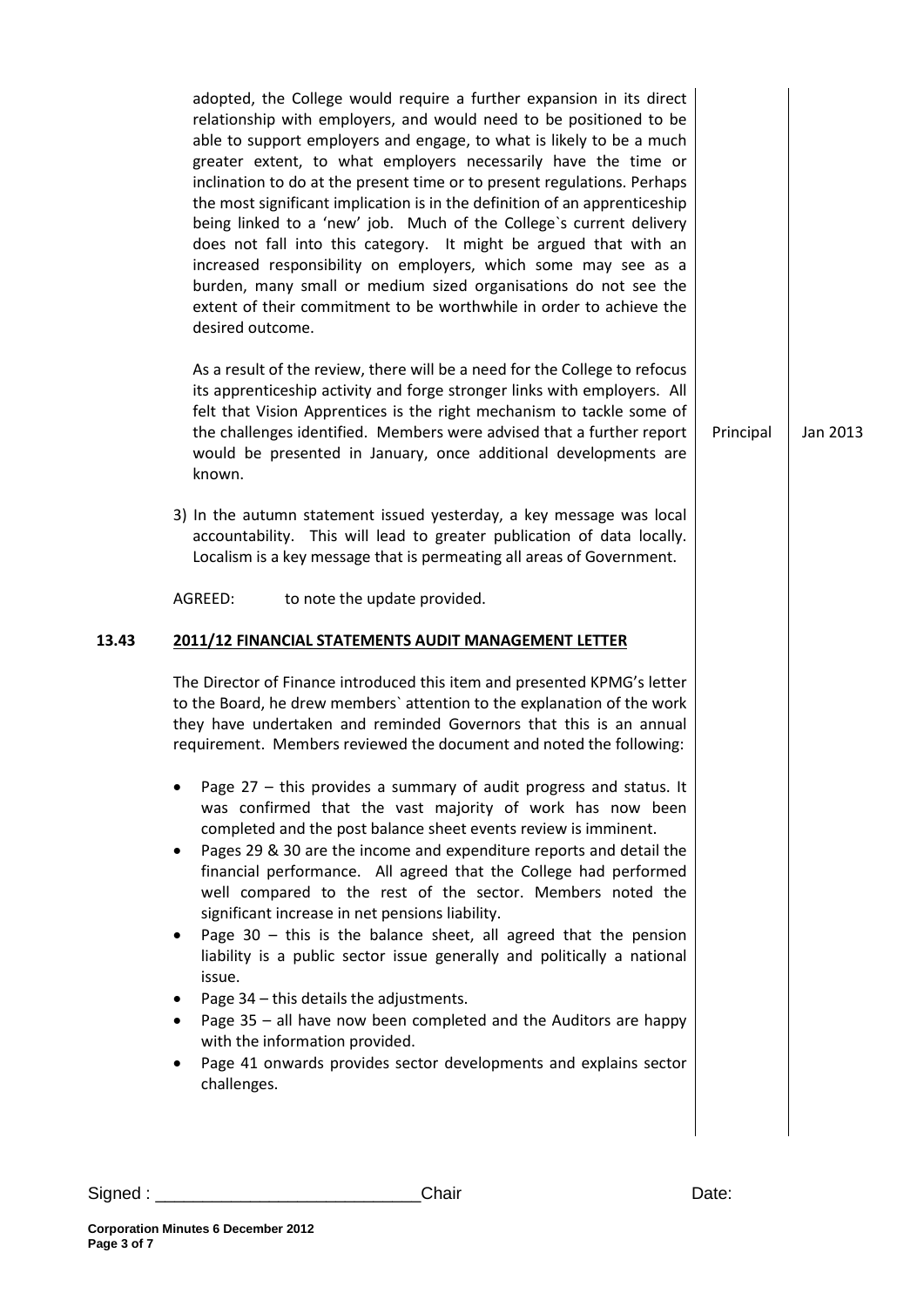All Governors acknowledged that the College has seen a strong two years.

AGREED: to note the content of the 2011/12 Financial Statement Audit Management Letter.

## **13.44 2011/12 MEMBERS REPORT AND FINANCIAL STATEMENTS**

The Director of Finance introduced this item and confirmed that much of the detail has already been reviewed in the previous agenda item. He confirmed that the statements were provided in a standard format and provides a summary of performance to date and also include details regarding future developments.

## **13.45 LETTER OF REPRESENTATION 2011/12 AND LETTERS OF SUPPORT 2011/12**

### 1) Letter of Representation 2011/12

The Director of Finance confirmed that the letter presented for approval is in a standard format and is required annually. The Director of Finance gave assurances that he and his team have satisfied all Auditor requirements.

AGREED: to approve the Letter of Representation 2011/12.

## 2) Letters of Support

The Director of Finance confirmed that following transfer of profits the College`s subsidiary companies, Safety Plus Training & Consultancy, Safety Plus (Construction) Ltd and Vision Apprentices Ltd require a letter of support to allow Directors to confirm that the companies remain trading as going concerns. He confirmed that the letters of support were standard and were in line with prior year practice.

AGREED: to approve the Letters of Support required for 2011/12.

## **13.46 AUDIT COMMITTEE ANNUAL REPORT 2011/12**

The Chair of the Audit Committee introduced this item and reminded Governors that this report is produced on an annual basis. He highlighted the fact that the report provides a summary of the work done by the Committee in the year. In terms of internal and external audit recommendations, he explained that there were no common themes and that all items were stand alone issues and particular to the areas audited.

He confirmed that both Internal and External Auditors provided an unqualified opinion for the 2011/12 year.

AGREED: to approve the 2011/12 Members Report and Financial Statements.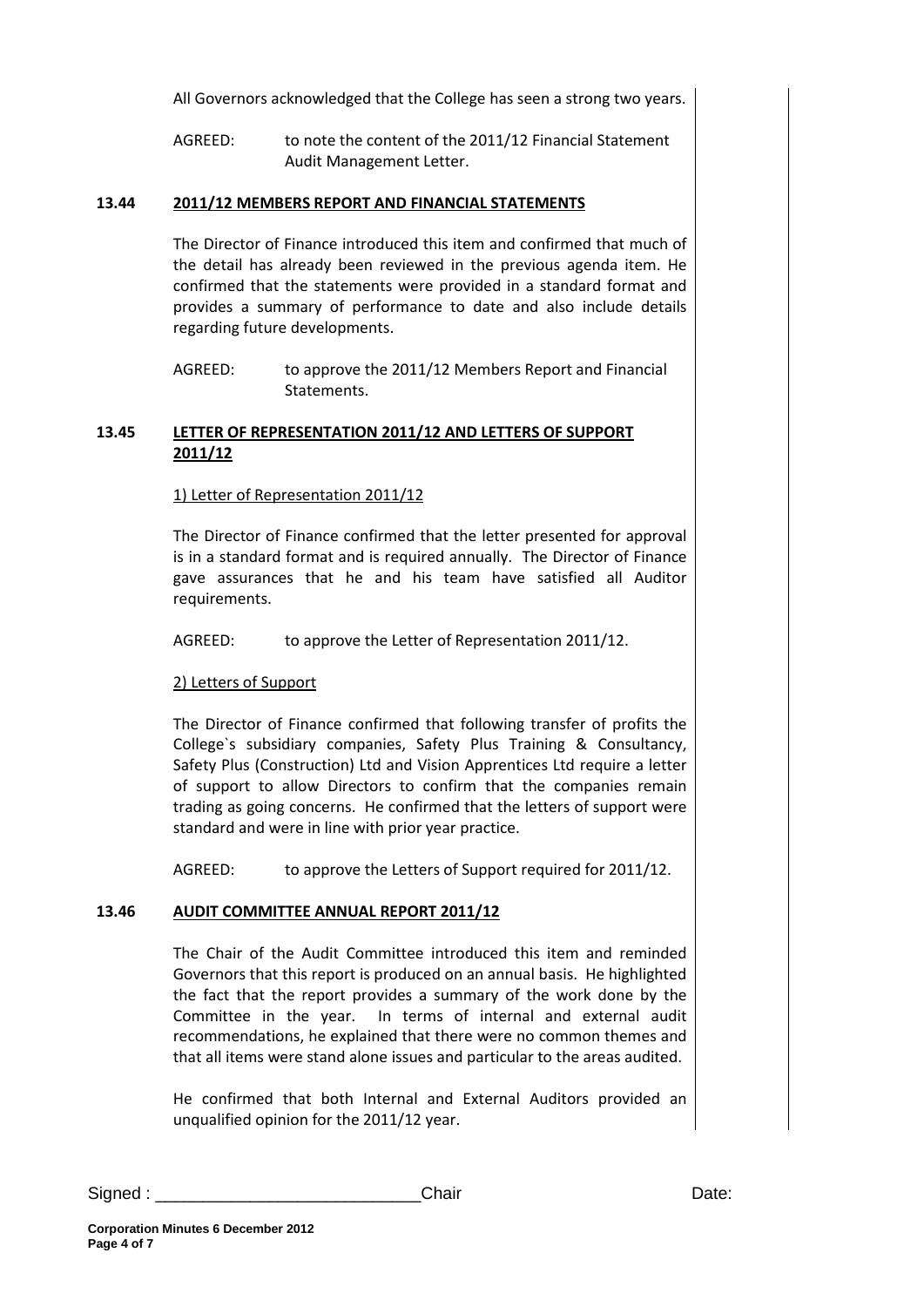|       | AGREED:                                                                                                                                                                                                                                                                                                                                                                                                                                                                                                                                                                                                                                                                                                                                                                                         | to note the content of the Audit Committee Annual<br>Report for 2011/12.                                                                                                                                                                                                                                                                                                                                                                                                                                                                                                                                 |                     |                     |
|-------|-------------------------------------------------------------------------------------------------------------------------------------------------------------------------------------------------------------------------------------------------------------------------------------------------------------------------------------------------------------------------------------------------------------------------------------------------------------------------------------------------------------------------------------------------------------------------------------------------------------------------------------------------------------------------------------------------------------------------------------------------------------------------------------------------|----------------------------------------------------------------------------------------------------------------------------------------------------------------------------------------------------------------------------------------------------------------------------------------------------------------------------------------------------------------------------------------------------------------------------------------------------------------------------------------------------------------------------------------------------------------------------------------------------------|---------------------|---------------------|
| 13.47 | SAR 2011/12                                                                                                                                                                                                                                                                                                                                                                                                                                                                                                                                                                                                                                                                                                                                                                                     |                                                                                                                                                                                                                                                                                                                                                                                                                                                                                                                                                                                                          |                     |                     |
|       | The Deputy Principal introduced this item and confirmed that the Self-<br>Assessment Report has been produced in line with the common<br>inspection framework 2011. Drafts of the Self-Assessment Report have<br>been considered by the College Executive Team. Following amendments,<br>the Self-Assessment Report was subject to external validation by the<br>Chair, a member of the Standards Committee and the Quality Manager<br>from a local college. Subsequent to the external validation, further<br>refinements have been made to the document. She confirmed that the<br>self-assessment grades proposed were agreed by the Executive Team and<br>approved by the Standards Committee. Members' attention was drawn<br>to page 127, which summarises the key areas for improvement. |                                                                                                                                                                                                                                                                                                                                                                                                                                                                                                                                                                                                          |                     |                     |
|       | Members' attention was drawn to page 136, where it was noted that one<br>error in grading had been made, Hairdressing should have a grade 4 and<br>not a 3, this is in line with the Ofsted grading given at inspection and the<br>College's own internal assessment.                                                                                                                                                                                                                                                                                                                                                                                                                                                                                                                           |                                                                                                                                                                                                                                                                                                                                                                                                                                                                                                                                                                                                          |                     |                     |
|       | meetings.                                                                                                                                                                                                                                                                                                                                                                                                                                                                                                                                                                                                                                                                                                                                                                                       | Members discussed the timing of completion of the SAR and felt that it<br>ought to be possible at this stage to have some indications of the impact<br>of the Quality Improvement Plan in place. Of particular concern was the<br>fact that Governors did not have a real sense of how the Hairdressing<br>provision has improved since the date of inspection and completion of<br>the SAR. It was agreed that the Board would receive updates on the SAR<br>during the year, so that they could better understand the journey<br>travelled. These updates to be provided at the January and March 2013 | Deputy<br>Principal | Jan & Mar<br>2013   |
|       |                                                                                                                                                                                                                                                                                                                                                                                                                                                                                                                                                                                                                                                                                                                                                                                                 | The Deputy Principal confirmed that a report would be presented to the<br>Standards Committee in January updating Governors on progress made<br>against the Quality Improvement Plan.                                                                                                                                                                                                                                                                                                                                                                                                                    | Deputy<br>Principal | Jan 2013            |
|       |                                                                                                                                                                                                                                                                                                                                                                                                                                                                                                                                                                                                                                                                                                                                                                                                 | Members' attention was drawn to page 162 and 163, which summarises<br>the success rate targets set for the 2012/13 academic year. Members<br>agreed that it would be helpful to have a quality improvement report<br>presented on a quarterly basis to the Board.                                                                                                                                                                                                                                                                                                                                        | Deputy<br>Principal | Quarterly<br>Report |
|       | All Governors acknowledged that some of the targets set were incredibly<br>challenging. They agreed that it would be helpful, in the future, if this<br>information was put in the context of national averages, so that they<br>could then benchmark College performance and aspirations.                                                                                                                                                                                                                                                                                                                                                                                                                                                                                                      |                                                                                                                                                                                                                                                                                                                                                                                                                                                                                                                                                                                                          |                     |                     |
|       | AGREED:                                                                                                                                                                                                                                                                                                                                                                                                                                                                                                                                                                                                                                                                                                                                                                                         | to approve the Self-Assessment Report for 2011/12.                                                                                                                                                                                                                                                                                                                                                                                                                                                                                                                                                       |                     |                     |
|       |                                                                                                                                                                                                                                                                                                                                                                                                                                                                                                                                                                                                                                                                                                                                                                                                 |                                                                                                                                                                                                                                                                                                                                                                                                                                                                                                                                                                                                          |                     |                     |

**Page 5 of 7**

**Corporation Minutes 6 December 2012**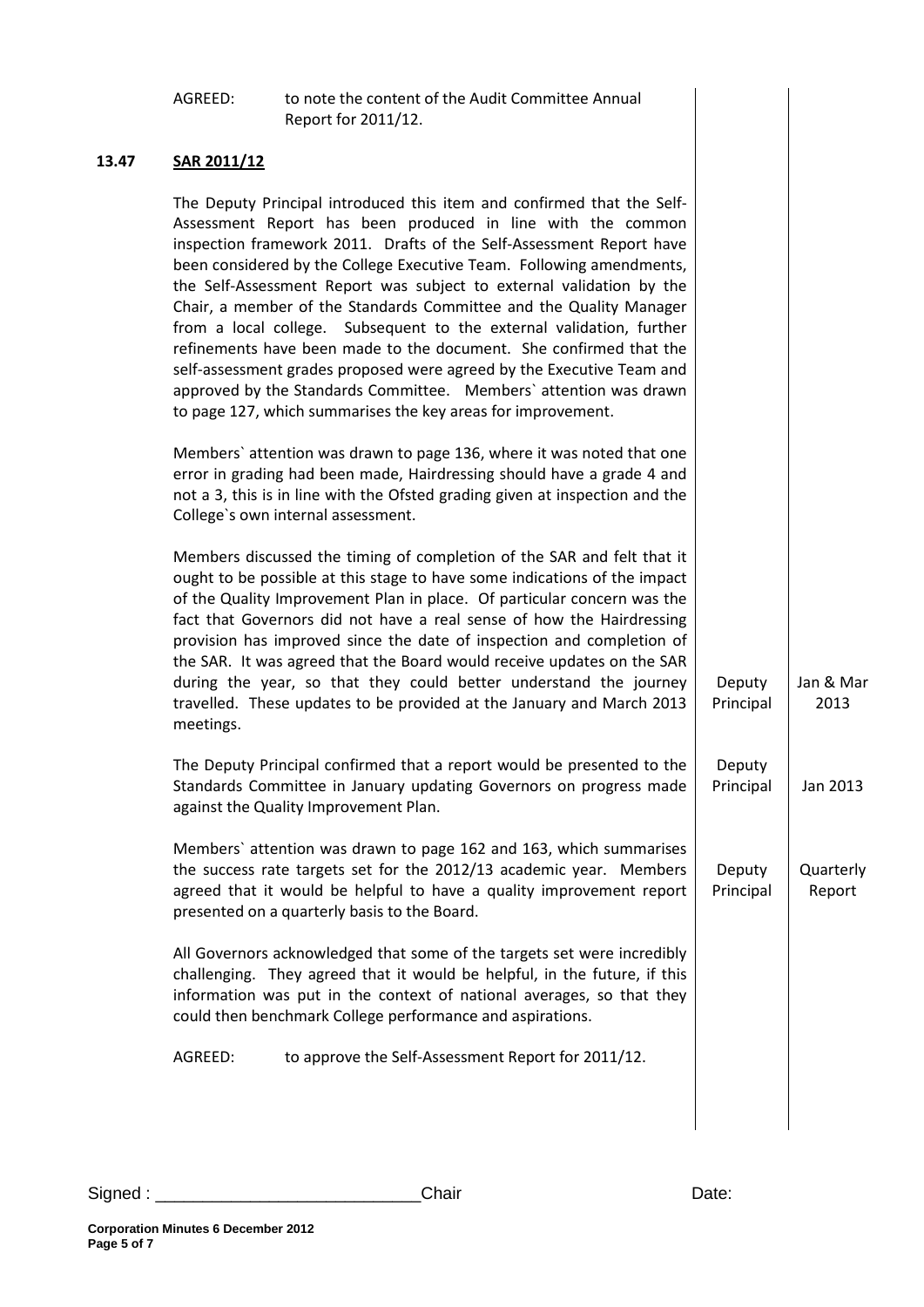## **13.48 EXCEPTION REPORT – SAFEGUARDING, EQUALITY AND DIVERSITY**

The Deputy Principal introduced this item and confirmed that for partner provision there were no safeguarding incidents reported in October 2012. In relation to equality and diversity there was one reported incident through partner provision, where a student had been called inappropriate names. She confirmed that training and development had taken place with the employer and the group in relation to stereo-typing.

Members` attention was drawn to the summary table at page 165, which provides a trend analysis for the period 1 June 2012 to 31 October 2012.

AGREED: to note the content of the report.

# **13.49 STUDIO SCHOOL FEASIBILITY STUDY**

The Principal provided a verbal update and confirmed that she had had a meeting with Anthony May from the County Council earlier in the day. The College is now ready to submit an application and Andrew Martin is taking the lead for the College. She indicated that, so far, consultation has been very positive with significant support communicated for the proposal. She confirmed that consultation has been undertaken with a range of partners who include employers, parents and students. On the whole, everyone appears very encouraged and excited by the opportunity. As would be expected, Secondary School Heads are not quite as enthusiastic, this is because the Studio School will provide more competition and additional capacity within the town. A major concern for secondary schools is the impact that the opening of a studio school would have on budgets. It was acknowledged that the College does not need support from secondary schools to be able to progress further.

The Principal explained that the LEA are very supportive and encouraged by the application. The next stage is to collate all necessary evidence and then submit to the Studio School Trust. The College is to undertake a dummy review with the Studio School Trust next Wednesday, following this they will receive feedback and the formal application will be submitted by 4 January. If the College is successful in its bid to be a sponsor, it will be interviewed in the new year. If successful at interview, plans will then be developed to establish a new Studio School by September 2014.

Members all agreed that the initiative was a very positive one and were happy to continue support to develop the application to sponsor a Studio School.

AGREED: to note the update provided.